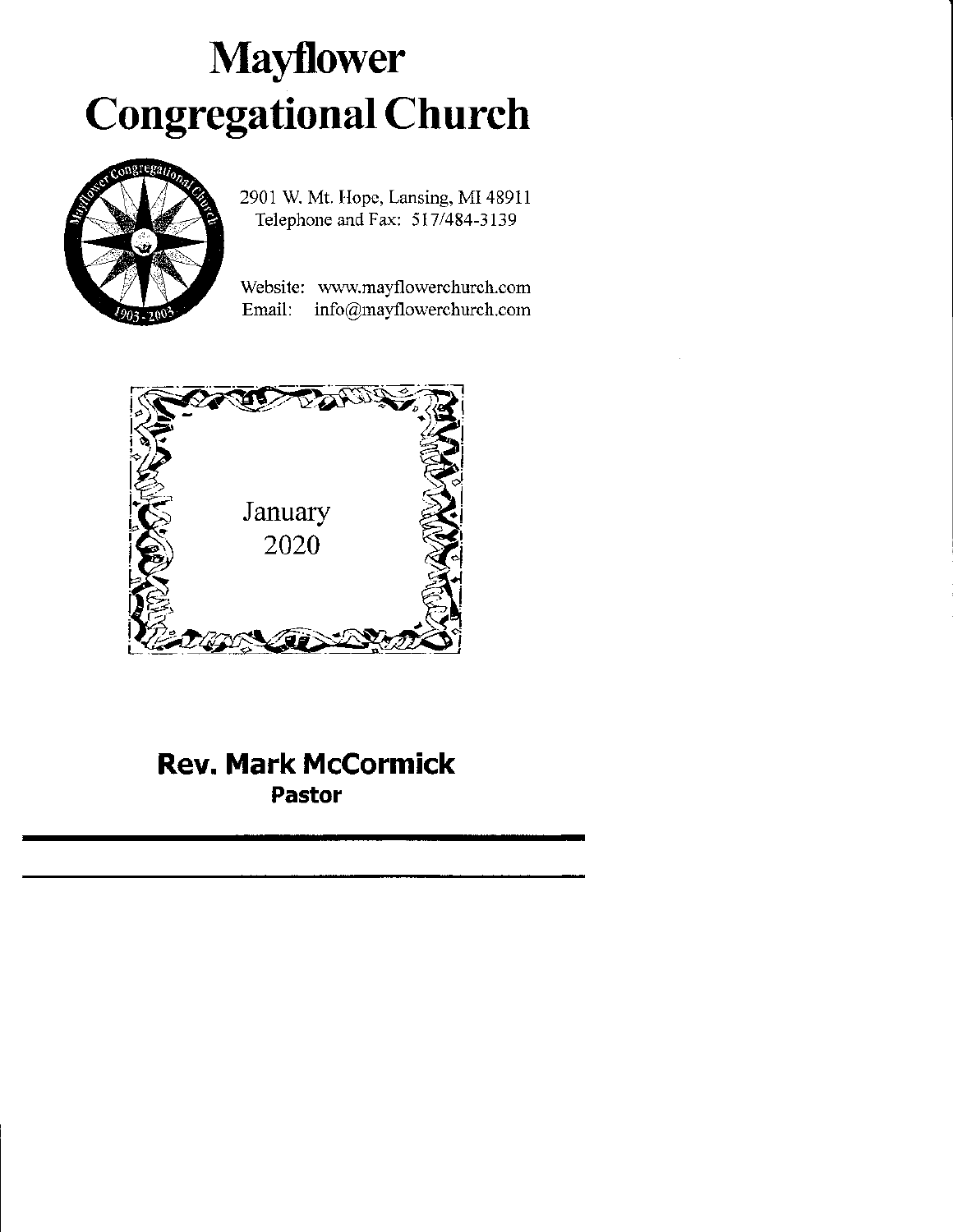

# BIRTHDAYS

1/5 - Martba Wooduard 1/24 - Lois Ries 1/24 - Susan Schweinfurth 1/25 - Cbarles Fleck

## ANNIVERSARIES

1/1 - Jerry and Barb Fuller (48 years) 1/25 -Tom and Marsba Hacker (39 years)

HEAD USHER Candy Bywater



OUTREACH FOCUS

Mitten Tree, Baby Boxes for Haiti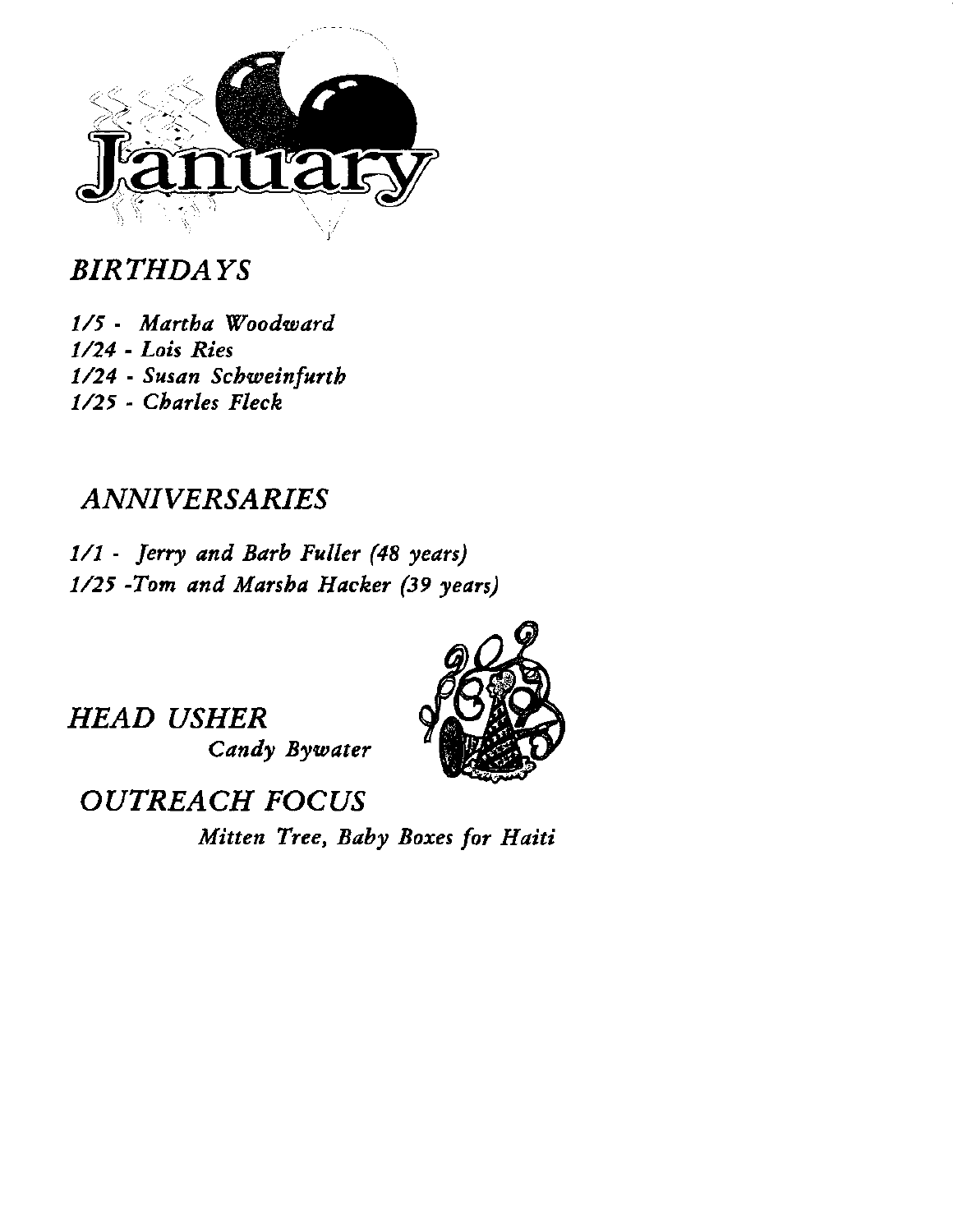#### **Mayflower Financial News**

## **Mayflower Financial News**

Our December Second Saturday Supper was not well attended, but sales of the leftovers the next day helped to give us proceeds of \$573. Thanks to all who were able to help.

\$405 was collected for the Lansing City Rescue Mission from the Walter Ellis Harvest Festival, which was on November 24. Thank you for your generosity! In addition, the thrift sale total (final, as far as we know now), is \$3150, which is a great amount to add to our treasury.

The following is a summary of our finances as of November 30:

| Income:                | \$15,275.54  |
|------------------------|--------------|
| Expenses:              | 10,600.05    |
|                        | \$4,675.49   |
| YTD for Eleven Months: |              |
| Income:                | \$98,496.89  |
| Expenses:              | 83,201.04    |
|                        | \$15,295.85  |
| <b>Fund Balances:</b>  |              |
| Checking:              | \$7.009.98   |
| Savings:               | 64,555.43    |
| Heat Fund Savings:     | 20,853.03    |
| Savings CD:            | 22,468.57    |
|                        | \$114,887.01 |

More information is available in the detailed financial report in the brochure rack near the church office. See me if you have questions.



- Linda Wheeler, Treasurer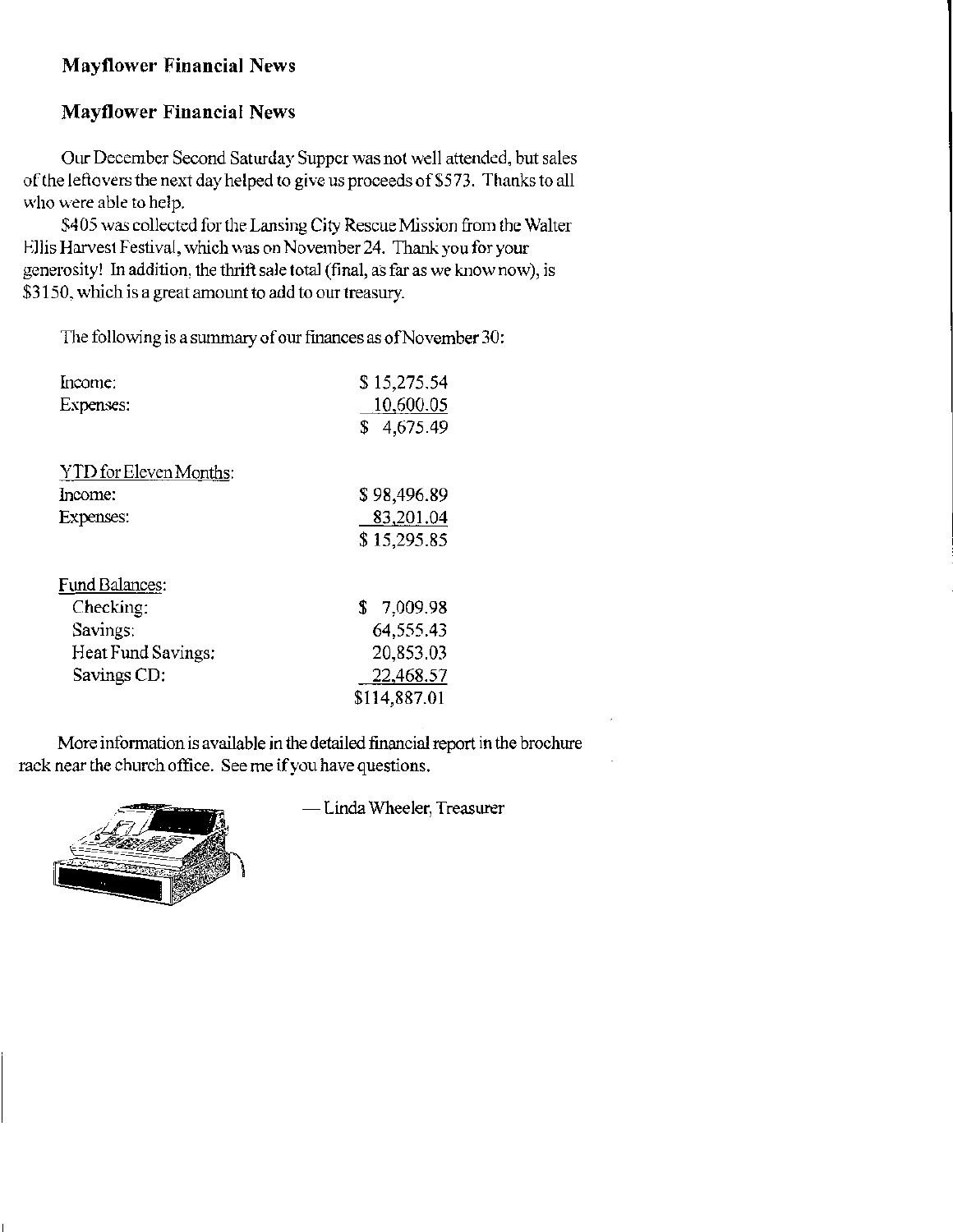#### Music Notes

From Barb Fuller



I asked the New Year for some motto sweet, Some rule of life by which to guide my feet. I asked and paused; it answered soft and low, "God's will to know."  $-$ -Unknown -Unknown

As I was looking through my book, "Amazing Grace - 366 Inspiring Hymn Stories for Daily Devotions," I came across the hymn "O Jesus, I Have Promised." The hymns in this book are set up for exploring one each day, and this one was for January 2nd. It spoke about the beginning of a new year usually being a time for reflecting and evaluating the past and then thinking about new goals for the future. It suggested that special days and events are important in our lives because they promote our growth and development.

John Bode, 1816-1874, took the special opportunity of his daughter and two sons getting confirmed to write this hymn, and the hymn was sung during the service of confirmation. He told them, "I have written a hymn containing all of the important truths I want you to remember when you are fully confirmed."

As we approach another new year I suspect it wouldn't hurt any of us to read these words and take them to heart.

O Jesus, I have promised to serve Thee to the end; be Thou forever near me, my Master and my Friend; I shall not fear the battle if Thou art by my side, nor wander from the pathway if Thou wilt be my guide.

O let me feel Thee near me—the world is ever near; I see the sights that dazzle, the tempting sounds I hear; My foes are ever near me, around me and within; but Jesus, draw Thou nearer, and shield my soul from sin.

O Jesus, Thou has promised to all who follow Thee, that where Thou art in glory, there shall Thy servant be; and, Jesus, I have promised to serve Thee to the end; O give me grace to follow, my Master and my Friend.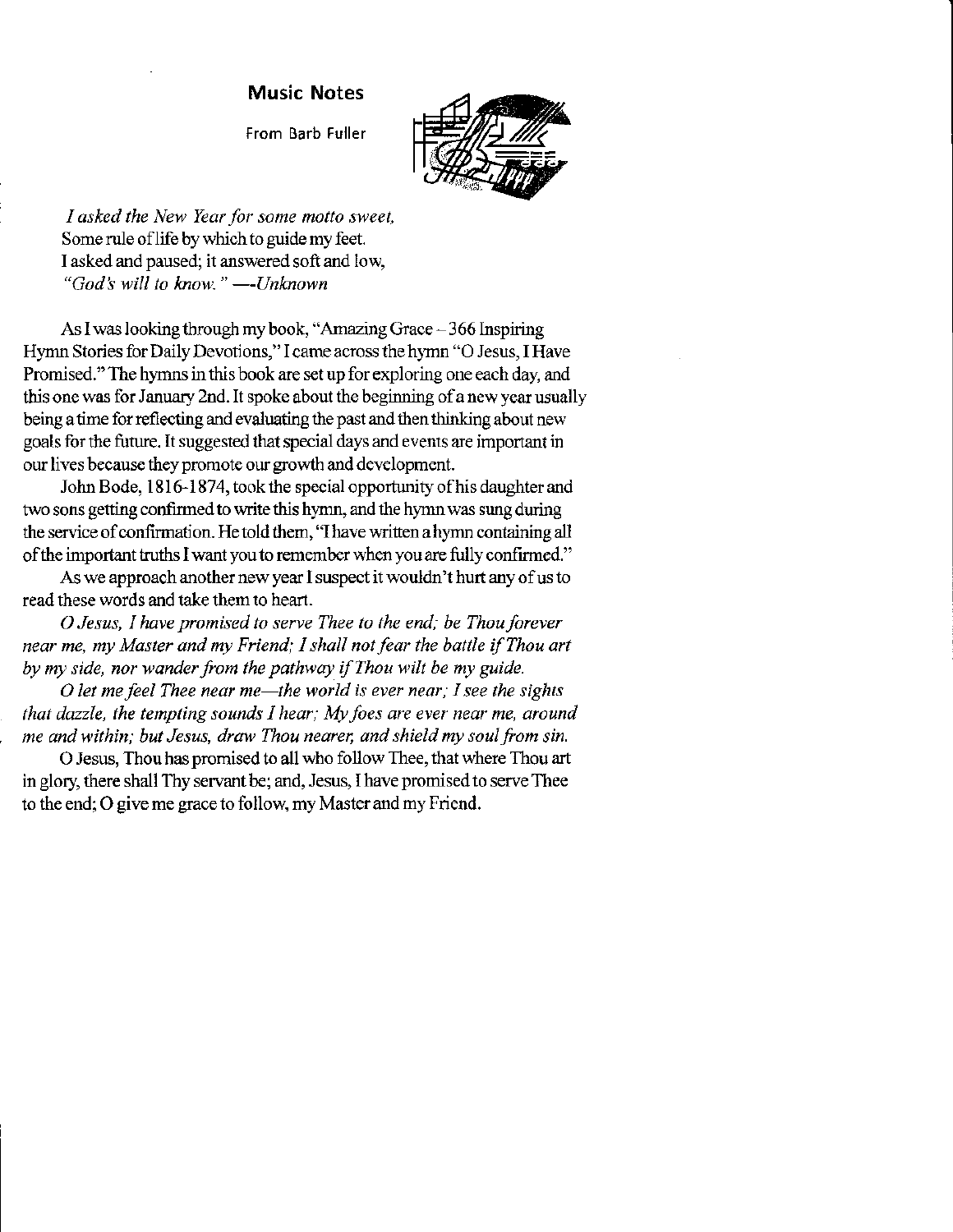### Mayflower

Congregational Church

#### From the Lay Leader

Happy New Year Mayflower family and welcome to a new decade! I remember when there was a great deal of concern about what would happen at the turn of the century. There was a big Y2K project at my place of employment to make sure all of our systems would still work with the new dates. Looking back, it seems like it was much ado about nothing! I doubt there is much to worry about as we move into 2020. The biggest challenge is remembering to write the new year when we write a check – right?

This past year has been a busy one here at Mayflower. We have made new friends, enjoyed some new experiences, grieved the passing of some longtime friends, and we continue to enjoy the spirit, enthusiasm, and loving care of our wonderful pastor. It is exciting to think about what the new year might bring. Please be in prayer to ask guidance for our prudential council as they consider new council members to recommend at our annual meeting late in January. We will also have an opportunity to discuss and approve a new church budget. I hope everyone will make a point of participating in this important meeting.

In the meantime, enjoy your New Year's celebration. See you next year!

Thanks, Sue

#### **An Inspirational Animated Movie**

Rilla is sharing a three minute movie that has won the Oscar for the best animated movie. Plese watch and enjoy.

The website is:

https://youtube/xZEjaGdws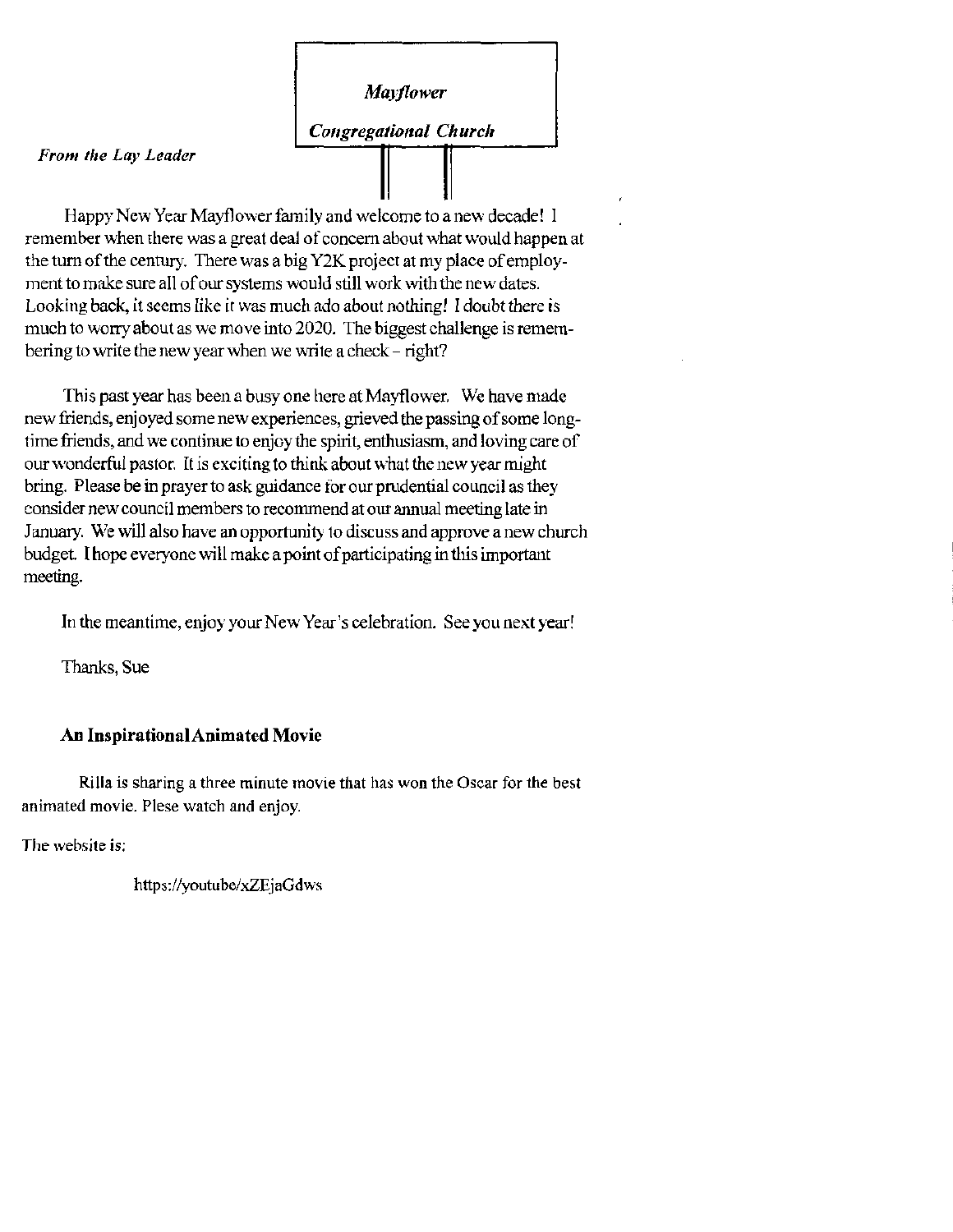## Pastor Mark's Musings

Happy New Year to all my dear parishioners and friends of Mayflower Church. This is not only a greeting, but a prayer that God will prosper all of us in 2020. Along with our prayers and best of wishes to each other is our commitment to add action to those wishes and prayers. We pledge our support, our help ard our love to each other as well as our prayers.

As your pastor, I want to briefly share a few of my wishes, prayers and commitments to each of you. First of all, I do wish for another prosperous year for our church. 2019 was a year of growth in numbers as we have received new members into our church. New members have also been added to our music ministry in both the Bell Choir and Chancel Choir. We have also experienced continued growth in the finances as God's people have remained faithful, and newer folks, without coercion, have added to the number of pledged giving units. We have also been fortunate to maintain continued strong participation at our 2nd Saturday Suppers, and our numbers for the thrift sales have been solid. So I sense that we are well positioned for another year of growth. This year, our preliminary plars include the possibility ofadditional part time stafto facilitate and continue our pattern of growth. This may include the very important ministry of Christian Education.

So my prayer for growth is that we remain faithful in our commitment to the spiritual needs of our congregation which increase as we grow. We need to add opportunities due to the diversity of interests and needs of our growing church. The more diverse the opportunities and program, the more likely we will attract the unchurched and disaffected to Mayllower

I am grateful that the heart of our growth has occurred by word of mouth, and direct invitation on the part of each of you. That is the most effective method of church growth. My commitment is to foster an atmosphere of openness, acceptance and unconditional love toward all as we covenant together to reflect our love for God through Christ, who is the head of or church. Thanks be to God!



Pastor Mark